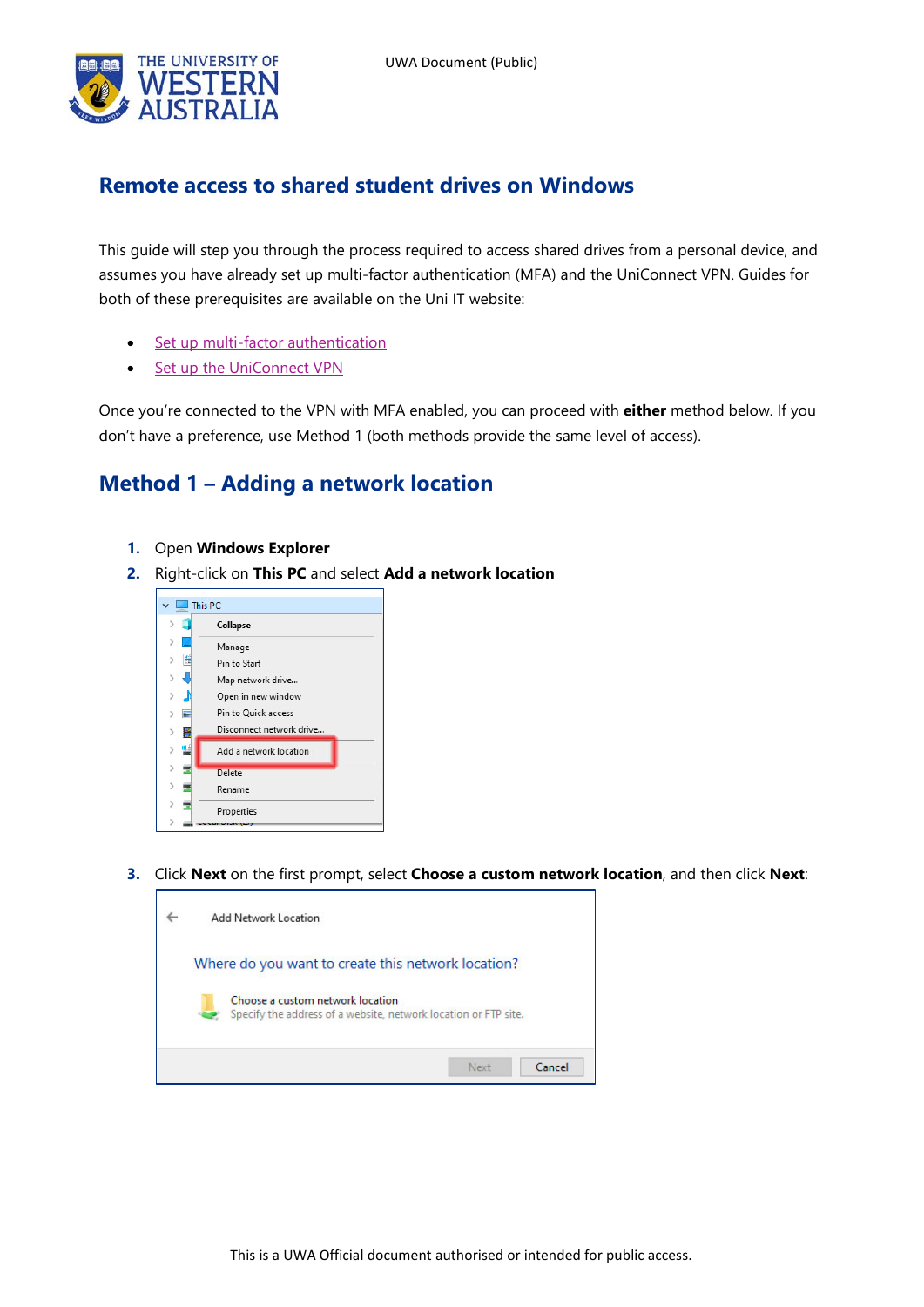- **4.** Type in the server address depending on the drive you wish to connect to, and then click **Next**:
	- **For IRDS**, enter **\\drive.irds.uwa.edu.au\sharename** Replace **sharename** with the name of your IRDS share
	- **For H-drive**, enter **\\uniwa.uwa.edu.au\userhome\studentsx\studentnumber** *Replace x with the last digit of your student number, and replace studentnumber with your full student number. E.g., if your student number was 20212345, then the full address would be: \\uniwa.uwa.edu.au\userhome\students5\20212345*
	- **For T-drive**, enter **\\uniwa.uwa.edu.au\data\studentdata**

| $\leftarrow$ | Add Network Location                                                                        |
|--------------|---------------------------------------------------------------------------------------------|
|              | Specify the location of your website                                                        |
|              | Type the address of the website, FTP site or network location that this shortcut will open. |
|              | Internet or network address:                                                                |
|              | \\drive.irds.uwa.edu.au\sharename<br>Browse<br>$\checkmark$                                 |
|              | View examples                                                                               |
|              | <b>Next</b><br>Cancel                                                                       |

**5.** Give the drive a simple name, then click **Next** and **Finish**:

| $\leftarrow$ | Add Network Location                                                                      |
|--------------|-------------------------------------------------------------------------------------------|
|              | What do you want to name this location?                                                   |
|              | Create a name for this shortcut that will help you easily identify this network location: |
|              | \\drive.irds.uwa.edu.au\sharename                                                         |
|              | Type a name for this network location:                                                    |
|              | My IRDS Store                                                                             |
|              |                                                                                           |
|              | Cancel<br>Next                                                                            |

**6.** Your drive will be listed under **Network Locations** on **This PC**:

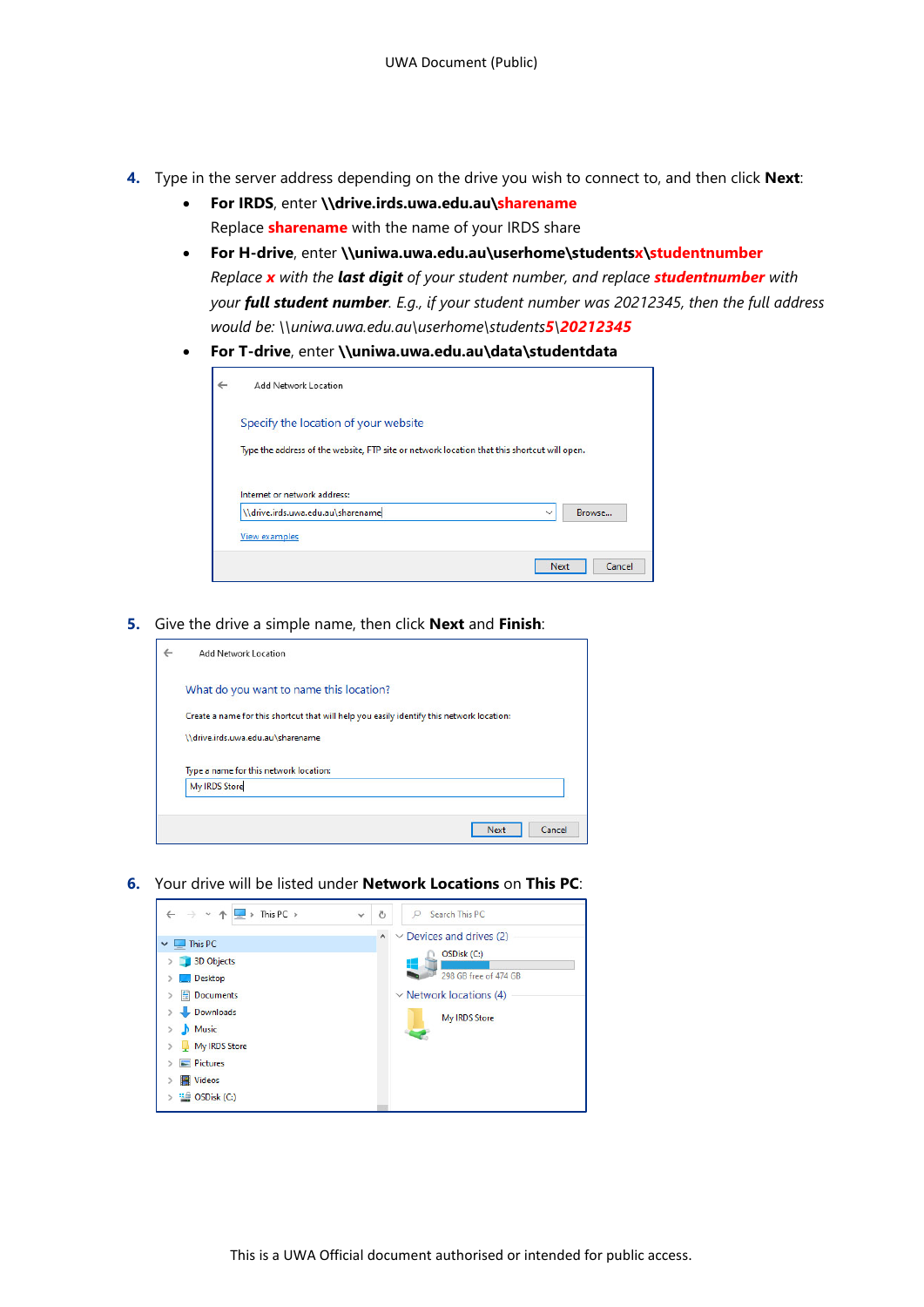## **Method 2 – Mapping a network drive**

- **1.** Open **Windows Explorer**
- **2.** Right-click on **This PC** and select **Map network drive**:



- **3.** Select a **Drive letter** (any is fine), enable **Reconnect at sign-in**, and type in the server address depending on the drive you wish to connect to:
	- **For IRDS**, enter **\\drive.irds.uwa.edu.au\sharename** Replace **sharename** with the name of your IRDS share
	- **For H-drive**, enter **\\uniwa.uwa.edu.au\userhome\studentsx\studentnumber** *Replace x with the last digit of your student number, and replace studentnumber with your full student number. E.g., if your student number was 20212345, then the full address would be: \\uniwa.uwa.edu.au\userhome\students5\20212345*
	- **For T-drive**, enter **\\uniwa.uwa.edu.au\data\studentdata**

|                   | Map Network Drive                                                                                                                     |  |  |  |
|-------------------|---------------------------------------------------------------------------------------------------------------------------------------|--|--|--|
|                   | What network folder would you like to map?<br>Specify the drive letter for the connection and the folder that you want to connect to: |  |  |  |
| Drive:<br>Folder: | γ.<br>\\drive.irds.uwa.edu.au\sharename<br>Browse<br>$\checkmark$                                                                     |  |  |  |
|                   | Example: \\server\share<br>Reconnect at sign-in<br><b>Connect using different credentials</b>                                         |  |  |  |
|                   | Connect to a website that you can use to store your documents and pictures.                                                           |  |  |  |
|                   | Finish<br>Cancel                                                                                                                      |  |  |  |